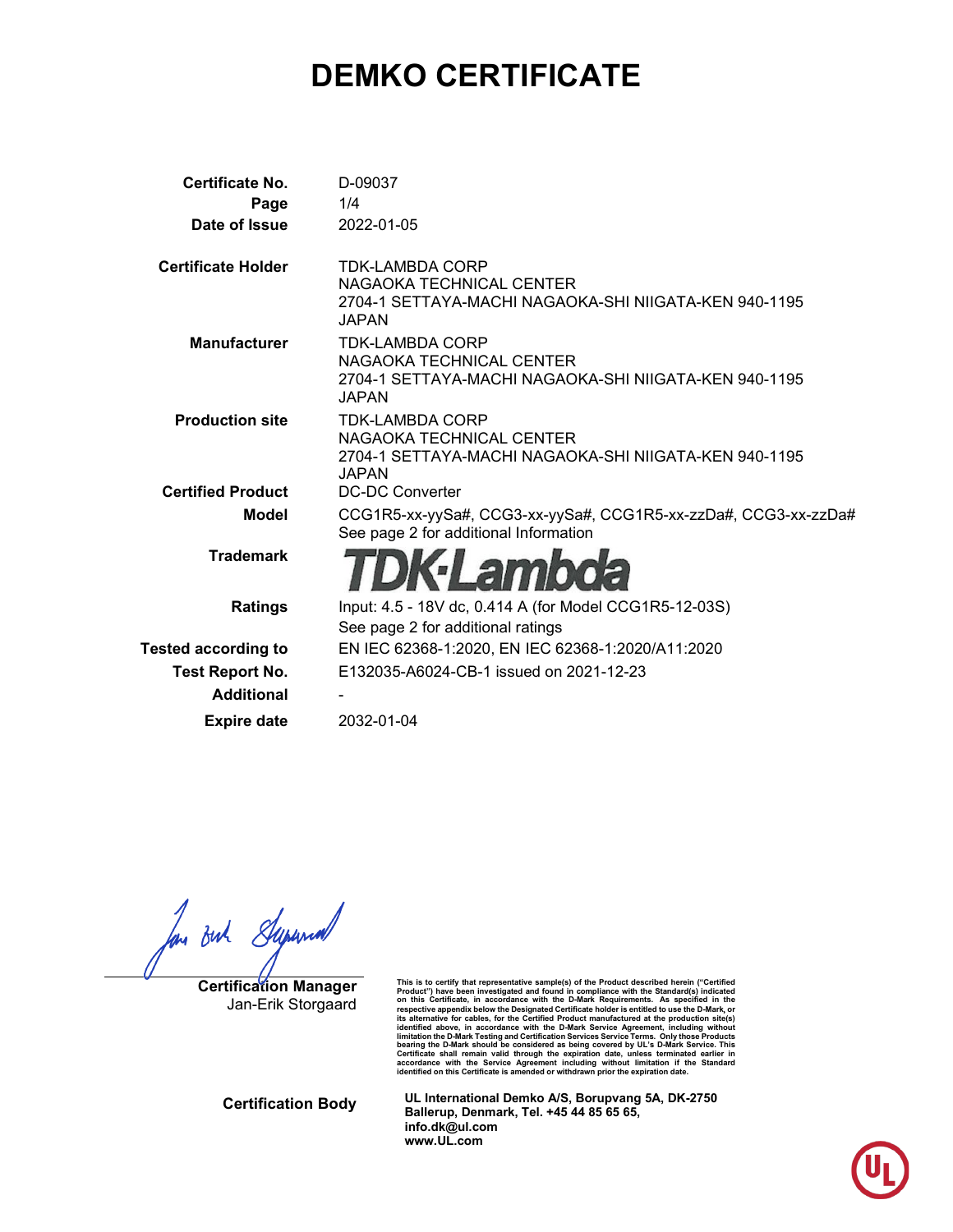## **Appendix DEMKO CERTIFICATE**

**Certificate No.** D-09037

**Page** 2/4

**Date of Issue** 2022-01-05

### **Additional Model(s):**

**Series:** CCG1R5-xx-yySa#, CCG3-xx-yySa#, CCG1R5-xx-zzDa# and CCG3-xx-zzDa# (where xx: 12, 24, or 48, where yy: 03, 05, 12, or 15, where zz: 12 or 15, where a: F or R, where #: 1 or 2 digit, A to Z or blank)

### **Ratings:**

Input: 4.5 - 18V dc, 0.414 A (for Model CCG1R5-12-03S) 4.5 - 18V dc, 0.433 A (for Model CCG1R5-12-05S) 4.5 - 18V dc, 0.469 A (for Model CCG1R5-12-12S) 4.5 - 18V dc, 0.445 A (for Model CCG1R5-12-15S) 9 - 36V dc, 0.207 A (for Model CCG1R5-24-03S) 9 - 36V dc, 0.217 A (for Model CCG1R5-24-05S) 9 - 36V dc, 0.214 A (for Model CCG1R5-24-12S) 9 - 36V dc, 0.209 A (for Model CCG1R5-24-15S) 18 - 76V dc, 0.104 A (for Model CCG1R5-48-03S) 18 - 76V dc, 0.110 A (for Model CCG1R5-48-05S and CCG1R5-48-15S) 18 - 76V dc, 0.112 A (for Model CCG1R5-48-12S) 4.5 - 18V dc, 0.793 A (for Model CCG3-12-03S) 4.5 - 18V dc, 0.866 A (for Model CCG3-12-05S and CCG3-12-12S) 4.5 - 18V dc, 0.855 A (for Model CCG3-12-15S) 9 - 36V dc, 0.397 A (for Model CCG3-24-03S) 9 - 36V dc, 0.422 A (for Model CCG3-24-05S and CCG3-24-12S) 9 - 36V dc, 0.412 A (for Model CCG3-24-15S) 18 - 76V dc, 0.199 A (for Model CCG3-48-03S) 18 - 76V dc, 0.214 A (for Model CCG3-48-05S) 18 - 76V dc, 0.209 A (for Model CCG3-48-12S) 18 - 76V dc, 0.211 A (for Model CCG3-48-15S) 4.5 - 18V dc, 0.463 A (for Model CCG1R5-12-12D) 4.5 - 18V dc, 0.445 A (for Model CCG1R5-12-15D) 9 - 36V dc, 0.220 A (for Model CCG1R5-24-12D) 9 - 36V dc, 0.214 A (for Model CCG1R5-24-15D) 18 - 76V dc, 0.115 A (for Model CCG1R5-48-12D and CCG1R5-48-15D) 4.5 - 18V dc, 0.889 A (for Model CCG3-12-12D) 4.5 - 18V dc, 0.855 A (for Model CCG3-12-15D) 9 - 36V dc, 0.439 A (for Model CCG3-24-12D and CCG3-24-15D) 18 - 76V dc, 0.217 A (for Model CCG3-48-12D) 18 - 76V dc, 0.209 A (for Model CCG3-48-15D)

Output: See test report for details. for building-in, Not Classified, IPX0.

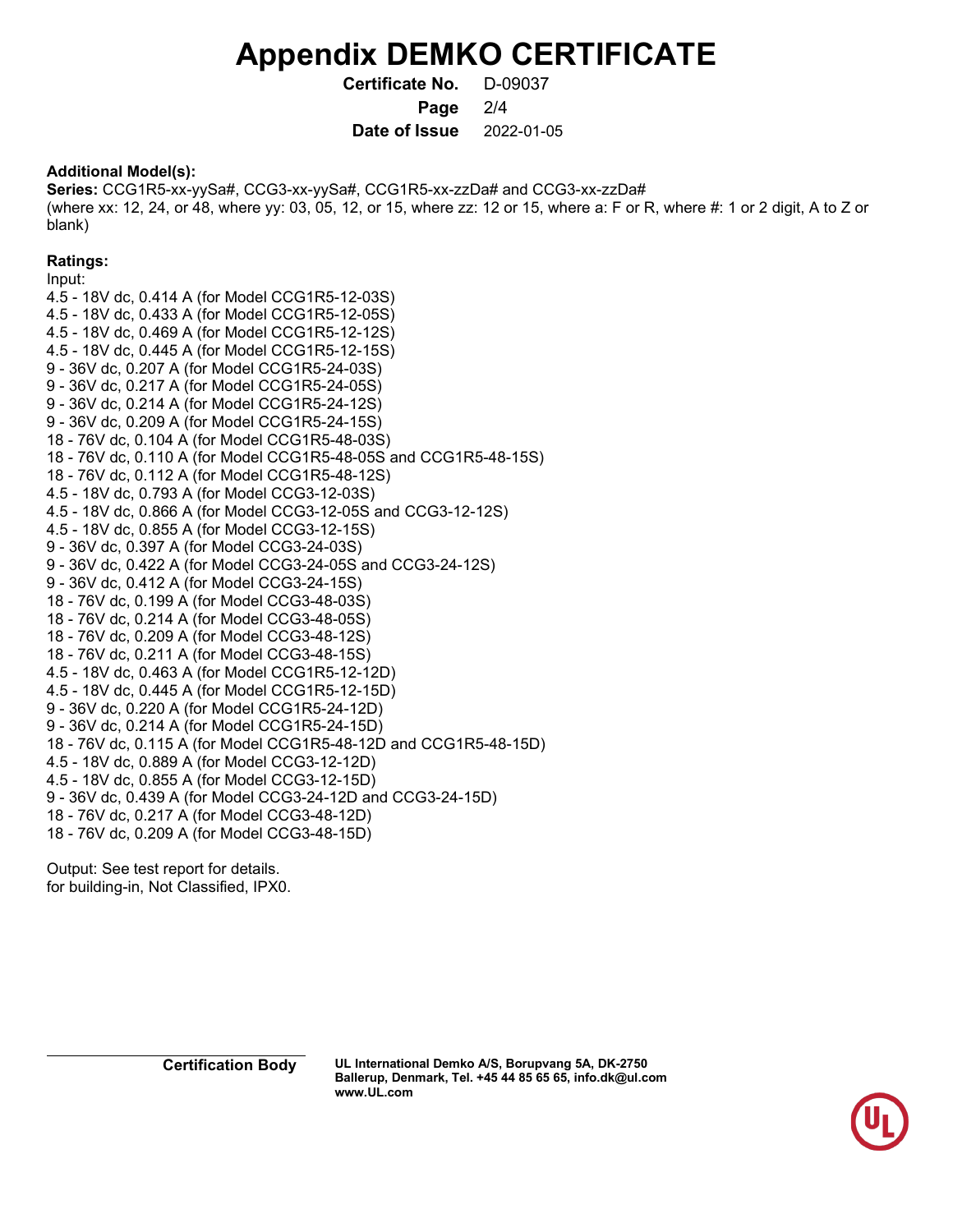## **Appendix DEMKO CERTIFICATE**

**Certificate No.** D-09037

**Page** 3/4

**Date of Issue** 2022-01-05

**Certification Mark D-Mark**

The D-Mark, as displayed below, shall appear on certified products only. Except as specified below the Mark shall be legible and no Minimum size is specified.



The D-Mark may appear on a label, nameplate, or may be cast, stamped or molded into the product. When appearing on a label or nameplate, the Manufacturer's name or trademark along with a model number are also required on that same label or nameplate. If cast, stamped or molded, the Certificate Manufacturer's name or trademark and model number shall also appear elsewhere on the product

When putting the product on the EU market, the manufacturer's name, trademark or mark of origin must be affixed in a clearly visible location and position on the product, on the package and in the user manual. It can be affixed by label, be directly imprinted, or cast or molded into the product.

Where the size of the product does not allow the Mark, the manufacturer's name, trademark, mark of origin and model number to be legible, and appearance on a label is not desired, it is allowed to cast, stamp or mold the Mark into the product, in a size which is not visible to the naked eye, provided the legible Mark, the manufacturer's name, trademark or mark of origin and model number appears on the package and in the user manual